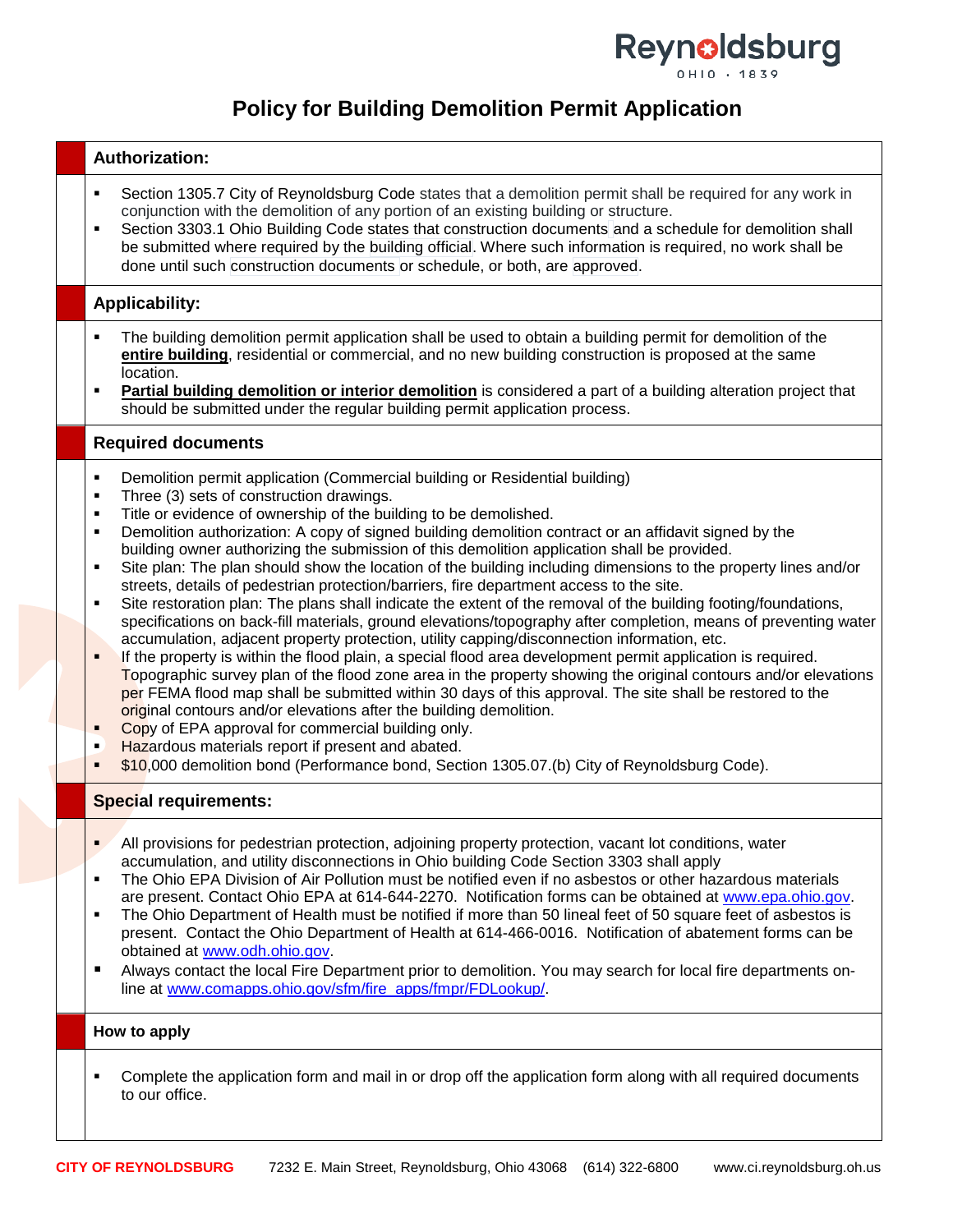#### **Permit fees**

- Commercial building demolition permit fee per building: \$150 plus 3% for Ohio Board of Building Standards
- Residential building demolition permit fee per building: \$100 plus 1% for Ohio Board of Building Standards

**Plan review and approval process:**

- Initial plans can take up to 30 days from the day of submission to review.
- If plans cannot be approved, a correction letter will be issued after plan review.
- If you wish to appeal any items on the correction letter, you may request an adjudication order to file for an appeal to the Ohio Board of Building Appeal.
- Resubmission in response to the correction letter will be reviewed within 30 days of submission.
- If plans can be approved, you will be notified of the plan approval and the permit fee amounts.
- Permit fees must be paid in person. Once permit fees are paid, you can pick up the approved paper plans from our office.
- At least one set of printed copy of the approved plan set shall be kept on site for inspection purpose.

### **Inspections:**

- The permit fees cover two (2) inspections, rough-in and final inspection, for each trade such as building general, mechanical, electrical, etc..
- Any re-inspection and/or additional inspection fee will be \$125.00 each time.
- After normal business hours inspection for \$150 per hour and a minimum of 3 hours for each request

### **Permit expiration**

- An **application** for which no permit is issued within 180 days of filing shall be deemed expired. One extension of time for a period of not more than 90 days can be granted if the extension is requested in writing and justifiable cause is demonstrated.
- A **permit** will expire if after 6 months the work for which the permit is granted has not continuously progressed toward the completion. One time extension of 180 days can be granted for no additional fee if request for extension is made in writing prior to the permit expiration.
- A permit has expired for **no more than 180 days** can be renewed for one time 180 days extension for a renew fee of ½ of the new permit fees.
- A permit application has expired for **more than 180 days** will require a new permit application and payment of new full permit fee.

### **Work started without a permit:**

**Fees for work started without a permit will be twice the regular building permit fees.**

**Revised 01/03/2022**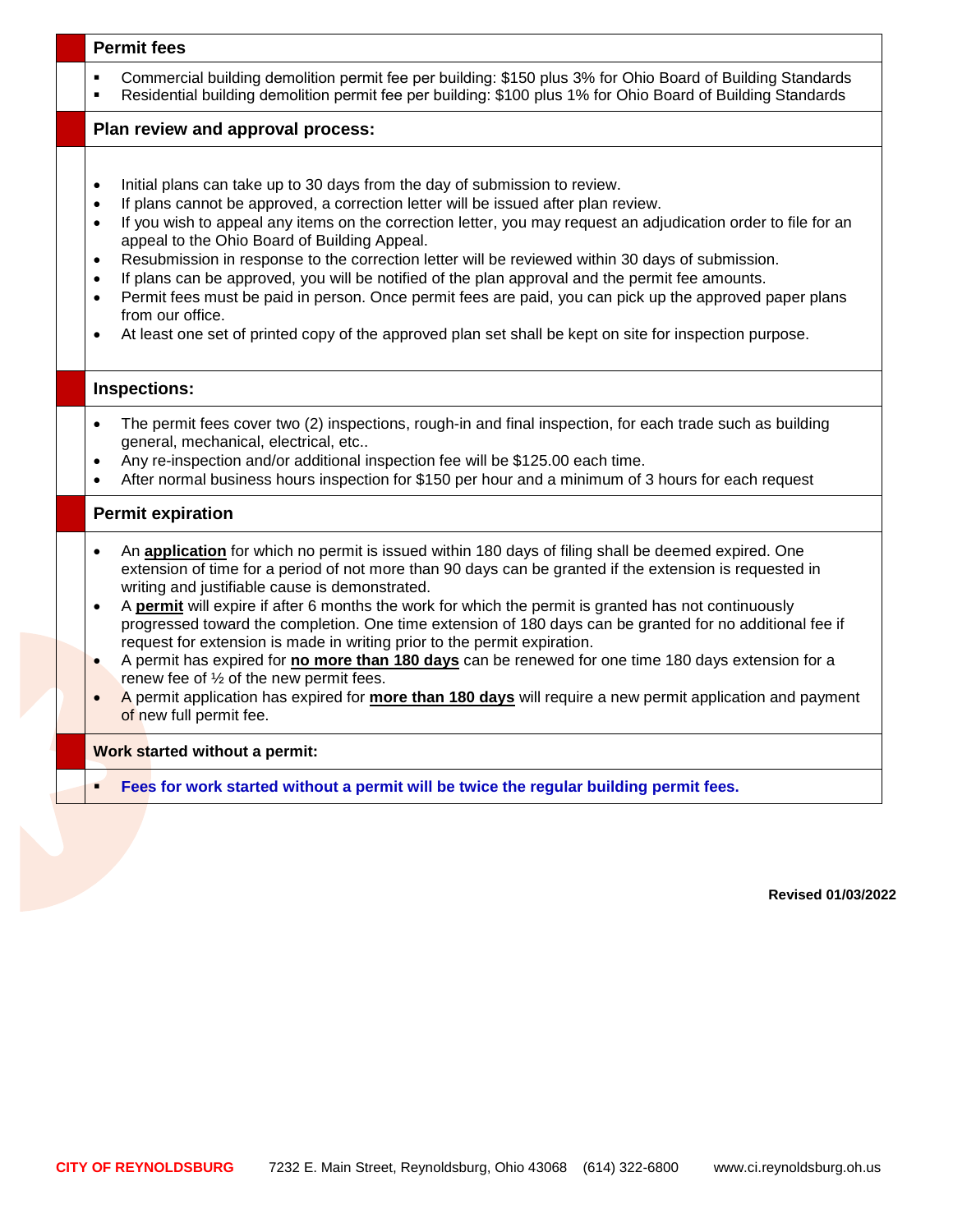## **BUILDING DEMOLITION PERMIT APPLICATION**

Submit one application for each building or structure with certified address

| 1            | <b>PROJECT/BUILDING LOCATION:</b>  |                                                                                                                                                                                                                                |                                                 |                                 |                                                    |
|--------------|------------------------------------|--------------------------------------------------------------------------------------------------------------------------------------------------------------------------------------------------------------------------------|-------------------------------------------------|---------------------------------|----------------------------------------------------|
|              | <b>Building Name:</b>              | <u> 1989 - Johann Barbara, martxa alemaniar arg</u>                                                                                                                                                                            |                                                 |                                 |                                                    |
|              | <b>Street Address:</b>             | <u> 1989 - Johann Stoff, deutscher Stoffen und der Stoffen und der Stoffen und der Stoffen und der Stoffen und der</u>                                                                                                         |                                                 | Parcel No.: Lot No.:            |                                                    |
|              | City/Township:                     |                                                                                                                                                                                                                                |                                                 | County:                         |                                                    |
|              |                                    | Is this project or building located within a flood plain?                                                                                                                                                                      |                                                 | Yes                             | in a No                                            |
|              |                                    | Has the flood plain administrator been contacted for the requirements?                                                                                                                                                         |                                                 | Yes                             | $\frac{1}{\sqrt{1-\frac{1}{2}}}$ No                |
|              |                                    | Is the work being performed in the City right-of-way? (\$10,000 bond required)                                                                                                                                                 |                                                 | Yes                             | a No                                               |
| 2            |                                    | TYPE OF BUILDING TO BE DEMOLISHED                                                                                                                                                                                              |                                                 |                                 |                                                    |
|              | <b>Commercial:</b>                 | Razed Building(s)                                                                                                                                                                                                              |                                                 | No. of building(s) to be razed  |                                                    |
|              |                                    | <b>Accessory Structure(s)</b>                                                                                                                                                                                                  |                                                 | No. of structure(s) to be razed |                                                    |
|              | <b>Residential:</b>                | Razed Building(s)                                                                                                                                                                                                              |                                                 | No. of building(s) to be razed  |                                                    |
|              |                                    | <b>Accessory Structure(s)</b>                                                                                                                                                                                                  |                                                 | No. of structure(s) to be razed |                                                    |
| $\mathbf{3}$ |                                    | BRIEF DESCRIPTION OF THE SCOPE OF WORK COVERED UNDER THIS APPLICATION:                                                                                                                                                         |                                                 |                                 |                                                    |
| 4            | <b>BUILDING OWNER INFORMATION:</b> |                                                                                                                                                                                                                                |                                                 |                                 |                                                    |
|              | Name of Owner:                     | Attention:                                                                                                                                                                                                                     |                                                 |                                 | <u> 1989 - John Stein, Amerikaansk politiker (</u> |
|              |                                    |                                                                                                                                                                                                                                |                                                 |                                 |                                                    |
|              | Phone No.:                         | E-mail: Fax: Contract Contract Contract Contract Contract Contract Contract Contract Contract Contract Contract Contract Contract Contract Contract Contract Contract Contract Contract Contract Contract Contract Contract Co |                                                 |                                 |                                                    |
| 5            | <b>APPLICANT INFORMATION:</b>      |                                                                                                                                                                                                                                |                                                 |                                 |                                                    |
|              | Applicant:                         | <u>and the state of the state of the state of the state of the state of the state of the state of the state of th</u>                                                                                                          | Attention:                                      |                                 |                                                    |
|              | <b>Street Address:</b>             |                                                                                                                                                                                                                                | City                                            | State                           | Zip                                                |
|              | Phone No.:                         | Fax:                                                                                                                                                                                                                           | <u> 1990 - John Barnett, fransk politiker (</u> | E-mail                          |                                                    |
| 6            | <b>CONTRACTOR INFORMATION:</b>     |                                                                                                                                                                                                                                |                                                 |                                 |                                                    |
|              | Contractor:                        |                                                                                                                                                                                                                                | City Registration No.:                          |                                 |                                                    |
|              | <b>Street Address</b>              |                                                                                                                                                                                                                                | City                                            | State                           | Zip                                                |
|              | Phone No.                          | Fax                                                                                                                                                                                                                            |                                                 | E-Mail                          |                                                    |
|              |                                    |                                                                                                                                                                                                                                |                                                 |                                 |                                                    |